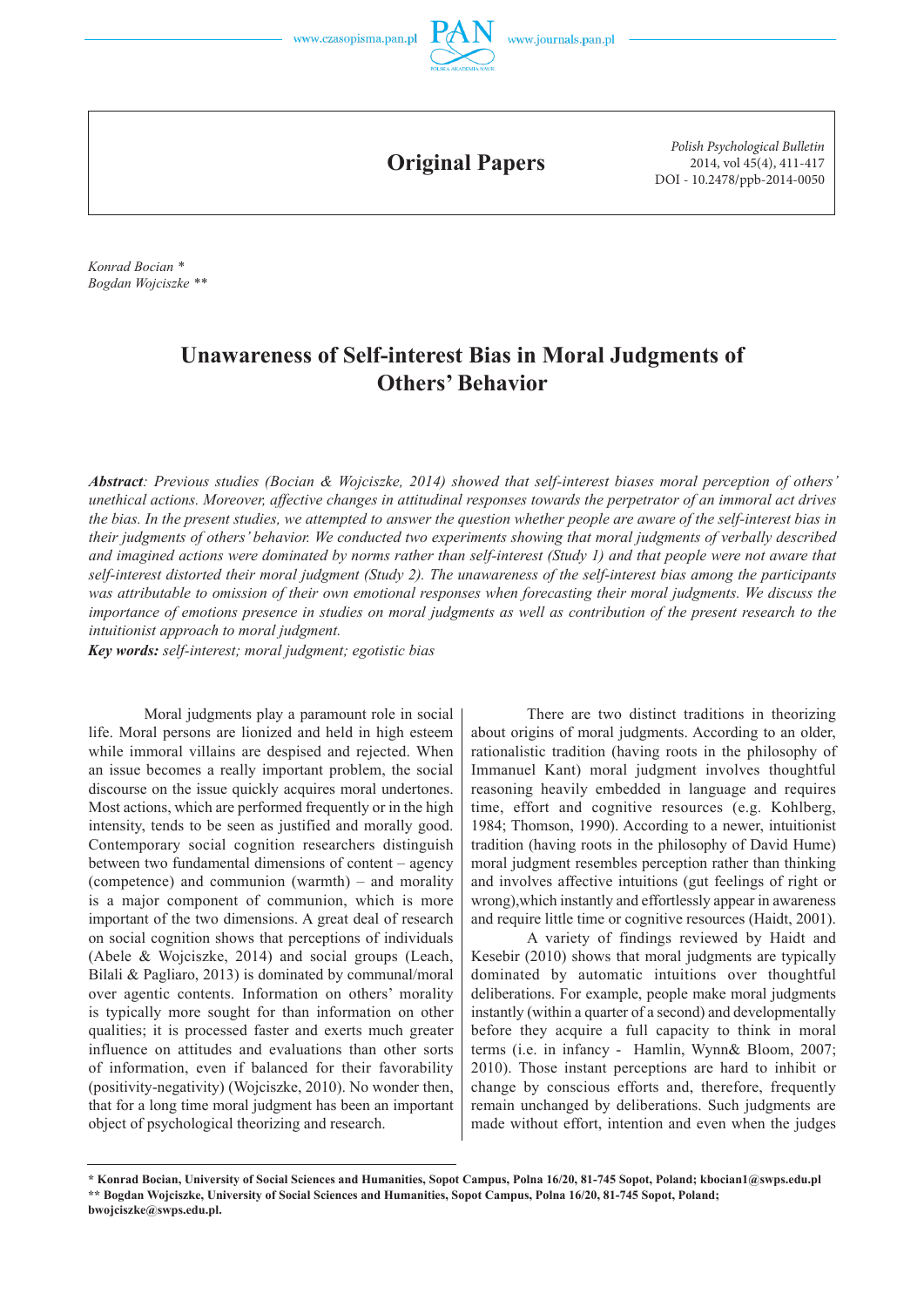412 *Konrad Bocian, Bogdan Wojciszke* cannot explain them. Changes in emotional states (such

as unrelated surge of joy or disgust) influence moral judgments even when factual information about a judged act is held constant. Such affective influences are stronger in conditions where people lack proper information that is relevant in a particular situation (Van den Bos, 2003). Finally, impairments of brain areas related to emotions – such as the ventro-medial prefrontal cortex – impair moral judgments and healthy people showing low activation of these areas tend to ignore deontological considerations when solving moral dilemmas. Haidt and Kesebir (2010) call this domination of intuitions over thoughts "intuitive primacy but not dictatorship" (p. 801) and this primacy may be well understood in terms of a dual process model of moral judgment (Greene, 2007). According to this model, moral judgment is a product of two processes – an automatically arising intuition and a controlled deliberation which may change this intuition. The major difference between the two is that automatic processes operate constantly and independently of the conditions, whereas controlled ones operate only in generous conditions, when enough of time, motivation and cognitive resources are available. Using a process dissociation approach, Conway and Gawronski (2013) showed directly that introducing cognitive load selectively reduces operation of the controlled (but not automatic) processes, while inducing empathy for a victim increases operation of automatic processes with deliberative processes remaining intact.

Because moral judgments contain a deliberative component sometimes but comprise an automatic component always, they are highly susceptible to egocentric biases. This is because the automatic moral judgment is typically affective in nature and involves a "goodbad" response (although there are also exceptions to this rule – e.g. an embodied gesture of the hand-over-heart increases both moral judgment and moral behavior without affective mediation – Parzuchowski & Wojciszke, 2014). People automatically develop egocentric perceptions and evaluations in line with an unwritten rule "what is good or bad for me is generally good or bad" (Epley & Caruso, 2004). Continuing this line of reasoning we argue that people are prone to *the self-interest bias in moral judgments*  of others. That is they perceive others' counter-normative behavior as immoral, but when the behavior in question benefits perceivers (and leads to their positive affect)they tend to evaluate this behavior in a more positive way up to seeing it as moral. "This self-interest bias arises because: (1) moral evaluations are automatically based on current affective states and (2) affective responses to stimuli are driven by their bearing on the perceivers' self-interest, such that the stimuli advancing self-interest lead to positive affect and the stimuli frustrating self-interest lead to negative affect" (Bocian & Wojciszke, 2014, p. 4).

# **Present Hypotheses and Studies**

In line with this reasoning on self-interest bias, Bocian and Wojciszke (2014) showed in three studies that others' counter-normative behavior (breaking a rule

or cheating for money) leads the perceiver to much more positive moral evaluations when he or she benefits materially from this behavior compared to a situation where only the perpetrator (the rule-breaker) benefits. The same studies showed that this change of judgment is entirely mediated by affective responses towards the perpetrator. A perpetrator whose behavior benefits observers becomes well-liked by them and this liking leads to heightened moral evaluations of his behavior (though changes in general mood do not serve as a mediator). Moreover, when observers are initially induced to dislike the perpetrator, the whole mechanism is being blocked, and the self-interest bias in moral judgment of the perpetrator does not emerge.

In the present studies, we want to continue this line of research attempting to answer the question whether people are aware of the self-interest bias in their judgments of others. Our previous studies (Bocian & Wojciszke, 2014) showed that the self-interest bias is driven by affective changes in attitudinal responses towards the perpetrator of an (immoral) act and it is well-known that such affective changes can emerge and operate without conscious awareness (Strack & Deutsch, 2004). Therefore, we predict that people can be unaware that their judgments are biased by their own interests, especially in the absence of debiasing pressures, such as accountability (Lerner & Tetlock, 1999) or self-awareness (Wicklund, 1975).

To test this prediction we performed two studies. In first of them, we asked for moral evaluations of normative or counter-normative actions, which advanced or dwarfed interests of our participants (or other persons). Both actions and interests were verbally described, and participants were to imagine them. We reasoned that imagined interests may induce only weak affective responses (if any) making the moral judgment difficult to bias. Imagined norm-relevance, however, should still guide moral judgment because the latter is by definition about norms, whether imagined or observed. So, we predicted that norm maintenance behavior would lead to positive moral judgment, whereas normbreaking would lead to negative judgment, self- or otherinterests notwithstanding.

In second study, we arranged a situation in such a way that some participants benefited financially from rule-breaking by another person and other participants lost financially because the person kept to the rule. These two groups were called "experiencers" because they experienced the gain or loss. Additionally, we recruited two other groups of participants who only imagined one of these two situations described to them in detail. Because, these two groups were only to forecast their responses to an imaginary situation, we called them "forecasters". We predicted that moral judgments of experiencers would follow their interests and would be higher for those who experienced gain rather than loss. We also predicted that moral judgments of forecasters would not follow those interests. In effect, our hypotheses were that in the gain situation forecasters would yield lower moral evaluations than experiencers, whereas in the loss situation, forecasters would yield higher evaluations than experiencers.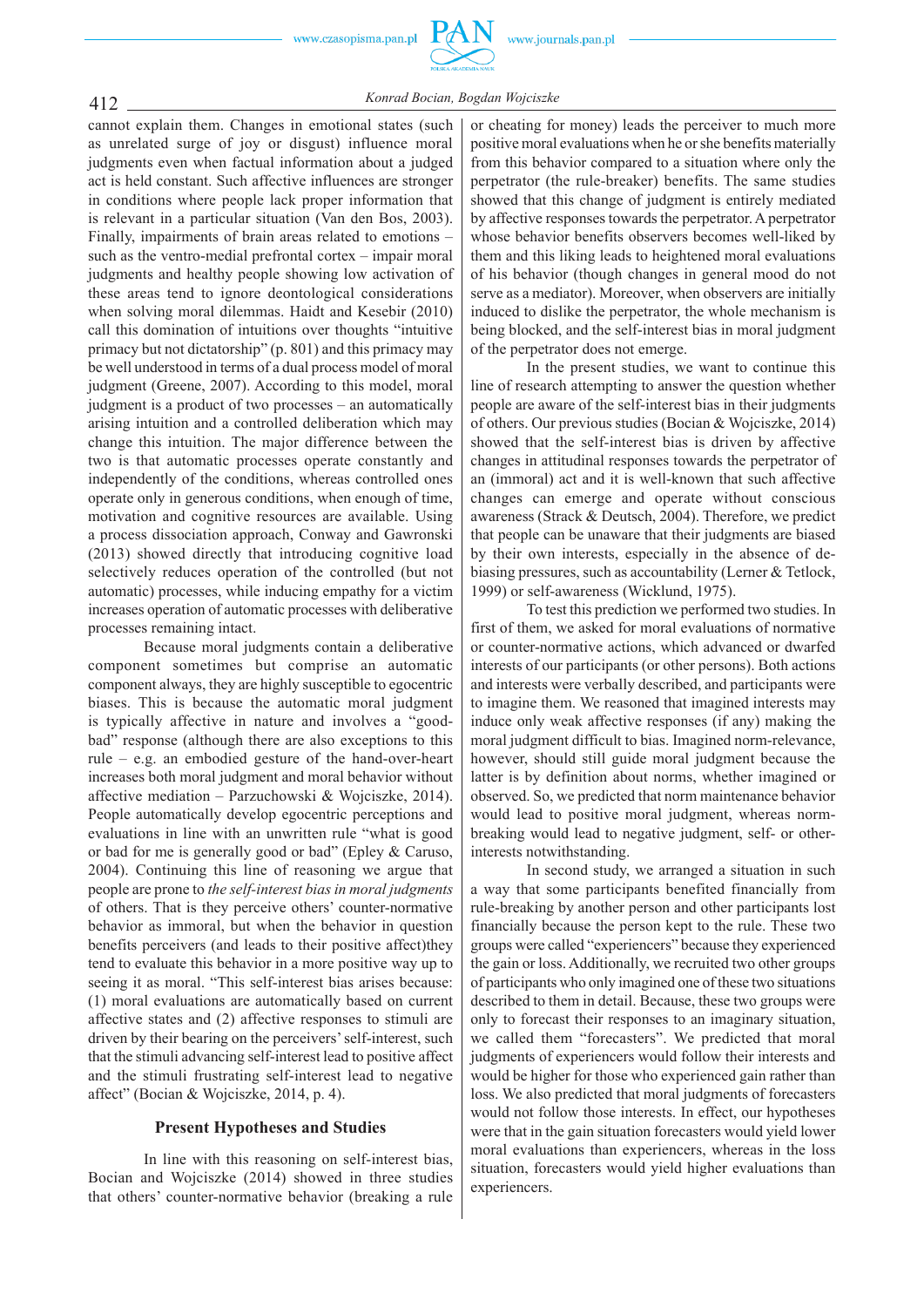#### **Study 1**

In this study we presented our participants with four short stories describing an allotment of some goods which either adhered to norms of justice or broke such norms and, at the same time, it either served or frustrated interests of a specific person. The participants were asked to imagine that they themselves were the persons or that other (unknown) individuals identified by name were the involved persons. After imaging each situation, the participants were asked to evaluate each allotment decision and to rate whether the goods were distributed in a morally appropriate or inappropriate way.

### **Method**

**Participants**. Sixty-four university students participated ( $M_{\text{age}} = 22.06$ ,  $SD = 4.70$ , 50 were women). They were randomly divided into the self-interest and otherinterest groups of equal size.

**Procedure and materials**. Each participant received four vignettes describing morally relevant actions covering all combinations of a 2 (moral norm: maintained vs. broken) x 2 (personal interest: advanced vs. dwarfed) design. The four vignettes involved following actions: (a) promoting an employee whose qualifications were better or poorer than those of other candidates; (b) admitting for an attractive and free program a student whose test results were higher or lower than those of other candidates; (3) allotting a fringe benefit (flat for free) to an employee who qualified to a higher or lower degree than other employees; (d) allotting an attractive internship to a student who was more or less qualified than other candidates. Four versions of each story were generated covering all combinations of the norm by interest design and a Latin square was used to vary the specific vignette content in a systematic way. In the self-interest condition participants were asked to imagine that they themselves were the specific persons involved. In the other-interest condition the specific persons were given common first names (Adam, Tom etc.)

Participants read the stories in a random order and rated whether the goods in question were distributed in a morally appropriate or inappropriate way. The seven-point scale ranged from -3 (definitely inappropriate) to 0 (hard to say, somewhat appropriate, somewhat inappropriate) to 3 (definitely appropriate).

#### **Results and Discussion**

Moral judgments were subjected to an analysis of variance in a 2 (person involved: self vs. other) x 2 (moral norm: maintained vs. broken) x 2 (interest: advanced vs. dwarfed) design with repeated measures on the last two factors. This analysis revealed a strong main effect of norm  $F(1,62) = 85.62, p < .001, \eta^2 = .58$ , with judgments of norm maintaining behaviors being generally positive  $(M = 0.61)$ ,  $SD = 1.43$ ) and much higher than judgments of normbreaking, which were generally negative  $(M = -1.14, SD =$ 1.48). There was no main effect of the interest,  $F(1,62)$  =

1.95,  $p = 0.17$ , ns, though an interaction between the norm and interest appeared significant,  $F(1,62) = 13.88$ ,  $p < .001$ , *η²*= .18. As can be seen in Figure 1, the interaction meant that the effect of behavior normativity on judgments was more pronounced for actions dwarfing rather than serving personal interests. Specifically, norm breaking led to more negative judgments when the interest was dwarfed  $(M =$  $-1.56$ , *SD* = 1.38) rather than advanced (*M* =  $-0.72$ , *SD* = 1.49) and this difference was significant,  $t(63) = 3.47$ ,  $p =$ .001, *d* = .58. Similarly, judgments of norm maintenance tended to be more positive when the interest was dwarfed  $(M = 0.78, SD = 1.36)$  rather than advanced  $(M = 0.44,$  $SD = 1.59$ ) although this this difference failed to reach significance,  $t(63) = 1.46$ ,  $p = .15$ .

**Figure 1. Moral judgments of actions which break or maintain social norms while frustrating or advancing personal interests of involved individuals (Study 1).**



Clearly, this data shows that moral judgments of verbally described and imagined actions are dominated by norms. Analyzes with *t* tests for one sample showed that when a norm was broken, the action was condemned (i.e. the judgment was significantly below 0) both when the interest was dwarfed,  $t(63) = 9.07$ ,  $p < .001$ , and when it was advanced,  $t(63) = 3.87$ ,  $p < .001$ . But when the norm was maintained, the action was praised (i.e. the judgment was significantly above 0) both when the interest was frustrated,  $t(63) = 4.59$ ,  $p < .001$ , and when it was advanced,  $t(63) = 2.20$ ,  $p = .032$ . Interests played only a secondary role, moderating the effect of norms – the latter was more pronounced for actions minimizing rather than serving personal interests.

Importantly, the analysis revealed no triple interaction between norms, interests and whose interests were involved – the own (imagined) interest of the participants or interests of other persons described in the vignettes. In other words, the pattern depicted in Figure 1 kept both for self-interest and other-interest. That means that people do not realize the self-interest bias in moral judgment. Specifically, they do not know that when others' counter-normative behavior benefits their own interests moral judgments of this behavior become much more lenient.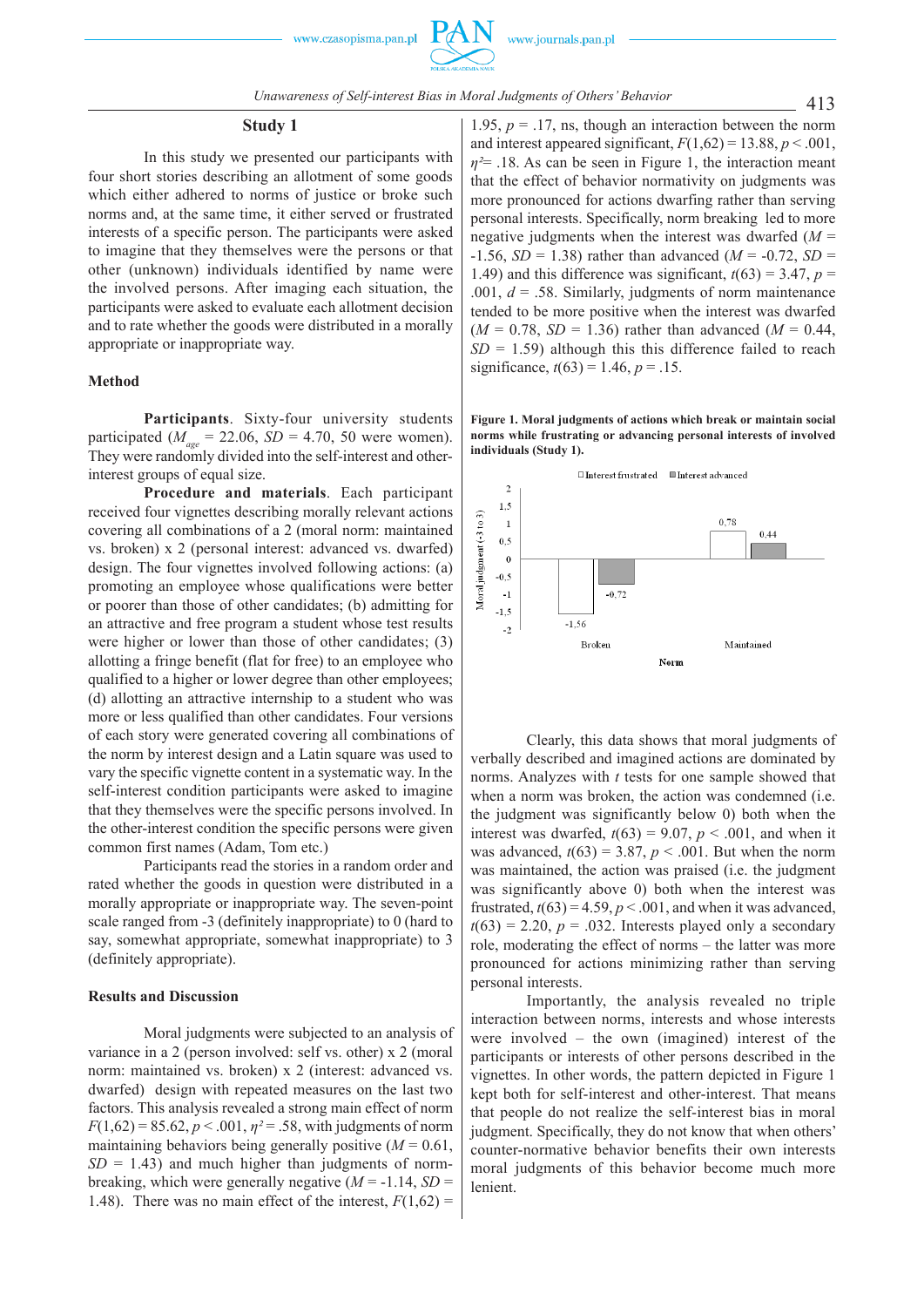

414 *Konrad Bocian, Bogdan Wojciszke*

# **Study 2**

This study aimed at showing within the same design that people commit the self-interest bias (when judging others' norm-relevant behavior that is also relevant to the judges' interest) but do not realize committing the bias when they are asked only to imagine others' behavior. In the already mentioned series of studies, Bocian and Wojciszke (2014) found that participants judged counternormative behavior in a more lenient way when they themselves gained from this behavior – compared to participants who did not gain personally from it. We borrowed and reanalyzed two conditions from Study 1 of Bocian and Wojciszke (2014). One was a condition where participants paid their fine for overdue books and another was a condition where participants had their fine waived by an arbitrary decision of a librarian. Because these two groups actually experienced the loss or gain, respectively, we call them here "experiencers". Additionally we recruited two new groups of "forecasters" for whom we described in detail the situation of experiencers, asked them to imagine themselves in this situation (of gain or loss) and to predict their responses by answering the same questions that were posed to experiencers.

We reasoned that if people realize committing the self-interest bias, the responses of forecasters would follow the responses of experiencers. That is, forecasters would predict their moral judgment and liking of the librarian to be higher when the librarian waived rather than imposed the fee (i.e. when she acted for the participants' interests, an effect which Bocian and Wojciszke found for the experiencers). However, if people do not realize the self-interest bias, their forecasted responses would diverge from the actual responses of experiencers and would not follow the interestinduced difference between waiving and imposing the fee. So, the main analyzes focused on comparing judgments of the experiencers and forecasters in two conditions of gain versus loss.

# **Method**

**Participants**. Eighty-four undergraduate students participated (73 women; mean age = 24.66 years). All were approached when leaving their local library. Forty participants came from two conditions borrowed from Bocian and Wojciszke (2014, Study 1). At about the same time, we also recruited 44 other students who served as forecasters, that is they only imagined themselves in the condition of gain or loss (to which they were allotted on a random basis).

**Procedure and materials**. The study started when a student, who had to pay a fine for overdue books, showed up in the library. The librarian informed participants about the amount of fine and then based on a random selection either waived ( $M_{gain}$  = 15zł; *SD* = 12.53) or imposed the fine  $M_{\text{loss}} = 12.1$ zł;  $S\ddot{D} = 8.42$ ); the difference between the two means was not significant,  $p = .396$ .

When the students left the library, they were followed by a female confederate for three minutes and

then approached and asked to fill in a marketing department evaluation survey concerning two University departments: the library and the dean's office (with a random order of departments). Firstly participants evaluated the infrastructure of departments (e.g. chairs, lights, speed of internet) and then rated quality of the staff's work ("*imagine a person with whom you had the latest contact*"). Specifically, participants rated on 7–point scales (1 = *definitely not*, 7 = *definitely yes*) how much they agreed that, in their work, the employees were: *efficient, fast, sensible, accurate*, *capable and lazy* and those adjectives were fillers for the three items measuring moral evaluations: *honest, fair, and proper*. Finally, at the end, students rated on a similar scale (1 = *strongly negative*, 7 = *strongly positive*) their overall attitudes towards the library and the dean's office staff.

The forecasters were students who left the same library. They were approached by the same confederate and asked to fill in a questionnaire about imagination improvement technics. On the front page participants were informed that:

"*The survey, which you hold in your hands, concerns the ability to imagine hypothetical life situations. Read carefully the story described on the following page and as far as possible to imagine its parts: places, people, situation, etc. After you read the story, we will ask you some questions about it, so please visualize the story as best as you can. Note that there are not correct answers, because what matters to us most of all is what you think and feel making an imagination of characterized story*".

On the next page, participants read a story in the first person about the librarian whose behavior was exactly the same as for experiencers. Dependently on the experimental condition, half of the participants read that the librarian behaved in the counter-normative way waiving the fine, whereas the other half learnt that the librarian behaved in a normative way imposing the due fine. This one element (gain vs. loss) was the only difference between the two stories.

When participants read the whole story, we asked them to imagine that immediately after walking out the library another student approached them and kindly requested to take part in a brief survey concerning two University departments: the library and the dean's office (the same as for experiencers). The entire survey was on the next page with an instruction to "*Fill the survey in a way that you think you would have filled it after your fine for overdue books was imposed (waived) by the librarian*". After participants completed the survey the confederate thanked them for their participation and walked away in search of another person.

Moral ratings of the library and dean office employees' actions were averaged into a moral evaluation index (Cronbach's  $\alpha$  = .86 and  $\alpha$  = .93). The second dependent measure was an overall liking measured with a single item on a scale ranging from 1 to 7.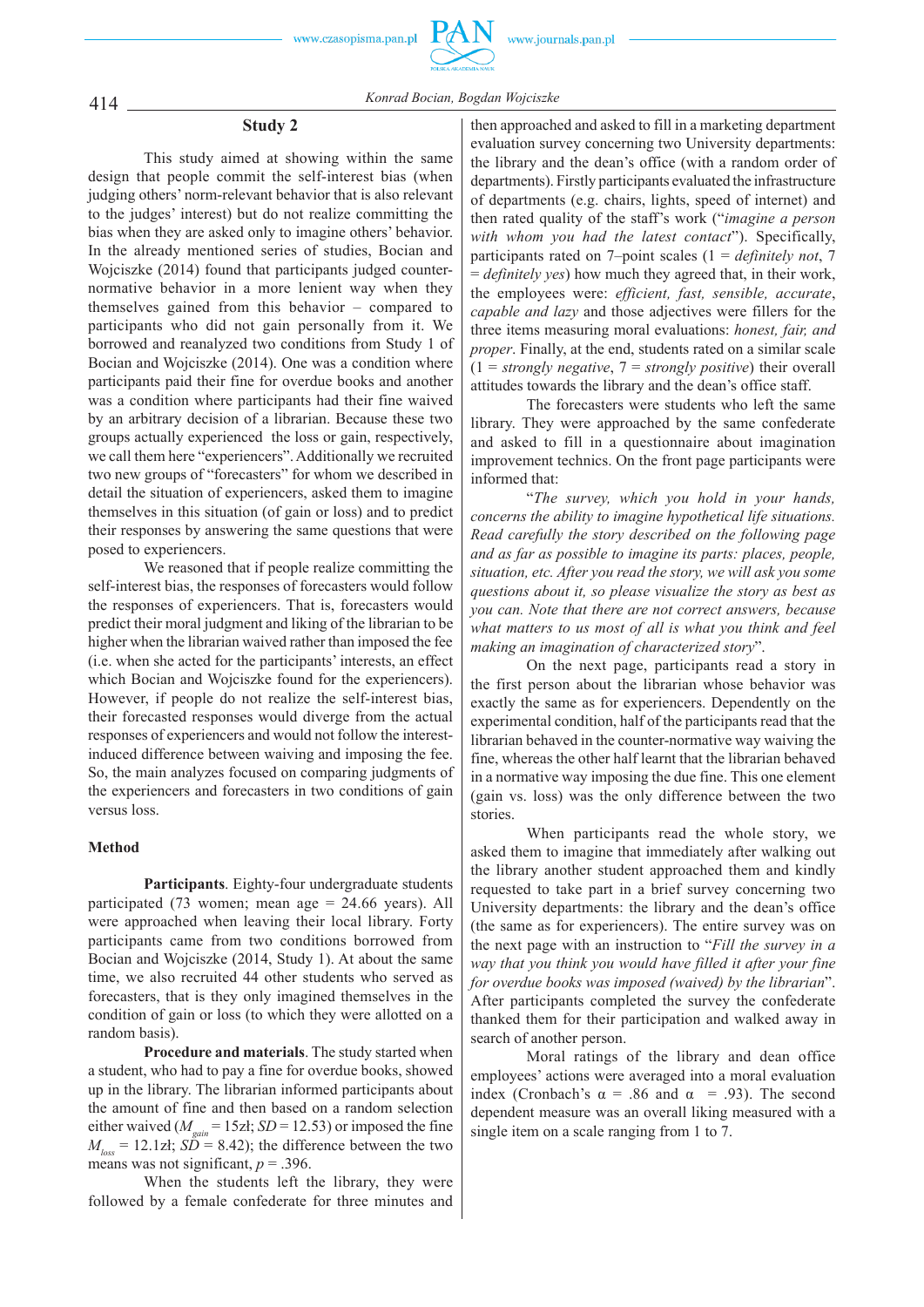# **Results and Discussion**

Moral evaluations were subjected to a 2 x 2 analysis of variance with the self-interest (gain vs. loss) and group (experiencers vs. forecasters) as between-participants factors. This analysis revealed a significant interaction between the two factors  $F(1,84) = 17.63$ ,  $p < .001$ ,  $p^2 =$ .18, as illustrated in Figure 2. As expected, the forecasters produced predictions of moral judgments which were far from reality (i.e. the judgments of experiencers). In the gain condition, the forecasters showed lower moral evaluations of the librarian ( $M = 5.07$ ,  $SD = 1.45$ ) than experiencers who actually gained from the librarian's counter-normative behavior ( $M = 6.22$ ,  $SD = .80$ ),  $t(40) = 3.09$ ,  $p = .004$ , *d* = .98. Importantly, an opposite pattern emerged in the loss condition. This time the forecasters showed higher moral evaluations ( $M = 6.11$ ,  $SD = 0.80$ ) than those of experiencers (*M* = 5.30, *SD* = 1.02), *t*(40) = 2.86, *p* = .007,  $d = 0.90$ . Neither of the main effects was significant – for the self-interest  $p = .807$ , for the group  $p = .472$ . Of course, as reported by Bocian and Wojciszke (2014), the experiencers showed higher evaluations in the gain than loss condition.

**Figure 2. Ratings of the librarian's morality as a function of selfinterest and group conditions. Bars represent standard errors of the mean (Study 2).** 



A similar analysis of variance was conducted on the overall attitude towards the librarian. The analysis revealed no main effect of the group,  $p = .232$ . The main effect of self-interest was significant  $F(1,84) = 6.20$ ,  $p = .015$ ,  $p^2 =$ .07, indicating higher liking in the gain condition (*M* = 5.86,  $SD = .90$ ) than in the loss condition ( $M = 5.33$ ,  $SD = 1.39$ ). However, interpretation of this effect was constrained by the predicted group by interest interaction  $F(1,84) = 19.93$ ;  $p < .001$ ,  $\eta^2 = .20$ . As can be seen in Figure 3, in the gain condition the forecasters predicted that they would like the librarian to a lesser degree ( $M = 5.50$ ,  $SD = .86$ ) than she was actually liked by the experiencers  $(M = 6.25, SD)$  $(1, 79)$ ,  $t(40) = 2.94$ ;  $p = .005$ ,  $d = .91$ . However, in the loss condition the forecasters predicted to like the librarian more  $(M = 5.95, SD = .95)$ , than the experiencers actually did (*M*  $= 4.65$ , *SD* = 1.50),  $t(31,63) = 3.34$ ;  $p = .002$ ,  $d = 1.03$ . This pattern of results shows again that students from our sample were poor forecasters of their judgments of others' behavior relevant for their own interests.

**Figure 3. Liking of the librarian as a function of the self-interest and group conditions. Bars represent standard errors of the mean (Study 2).** 



Study 2 confirms that people are lousy forecasters of own responses to imagined situations compared to responses of people who actually experience the same situations. Specifically, they do not realize that selfinterest biases their moral judgments of norm-relevant behavior in such a way that the judgments become higher when the behavior in question advances their interests and become lower when the behavior dwarves their interests. Interestingly, our forecasters did not even realize that their liking responses would have been influenced by the simple self-interested logic – that people like well those who serve their interest but dislike those who frustrate those interests. Existing research suggests that the main reason for such inaccurate predictions is that when people try to forecast their future states or judgments they tend to forget about own emotions dismissing them because these emotions are absent during anticipation (though they are present in real experience, cf. Wilson, Gilbert & Centerbar, 2003).

# **General Discussion**

The results of the present two studies suggest that people are aware that their moral judgments are guided by norms, though they are not aware that their moral judgments reflect also their own interests. Thus, they do not realize the self-interest bias their judgments of others' behavior. As already discussed, Bocian and Wojciszke (2014) evidenced this bias and showed that it is mediated by increases in liking of the person who immorally acts in a way which benefits the perceiver. Unawareness of the self-interest bias is consistent with the affective nature of moral intuitions – by definition people are always aware of their thoughtful deliberations (concerning norms), but they may be unaware of their affective responses and the ways the latter feed the conscious thoughts (cf. Strack & Deutsch, 2004).

This results also corresponds with intuitionist approach to moral judgments (Greene, 2007; Haidt, 2007) showing that emotional intuitions (liking vs. disliking) are underlying moral judgments as we have shown in previous studies (Bocian & Wojciszke, 2014). Thus, when true emotions are missing, as in the present studies, we are dealing with moral reasoning, which is a post-hoc structure (Haidt, 2001; Wheatley & Haidt, 2005), rather than a proper moral judgment.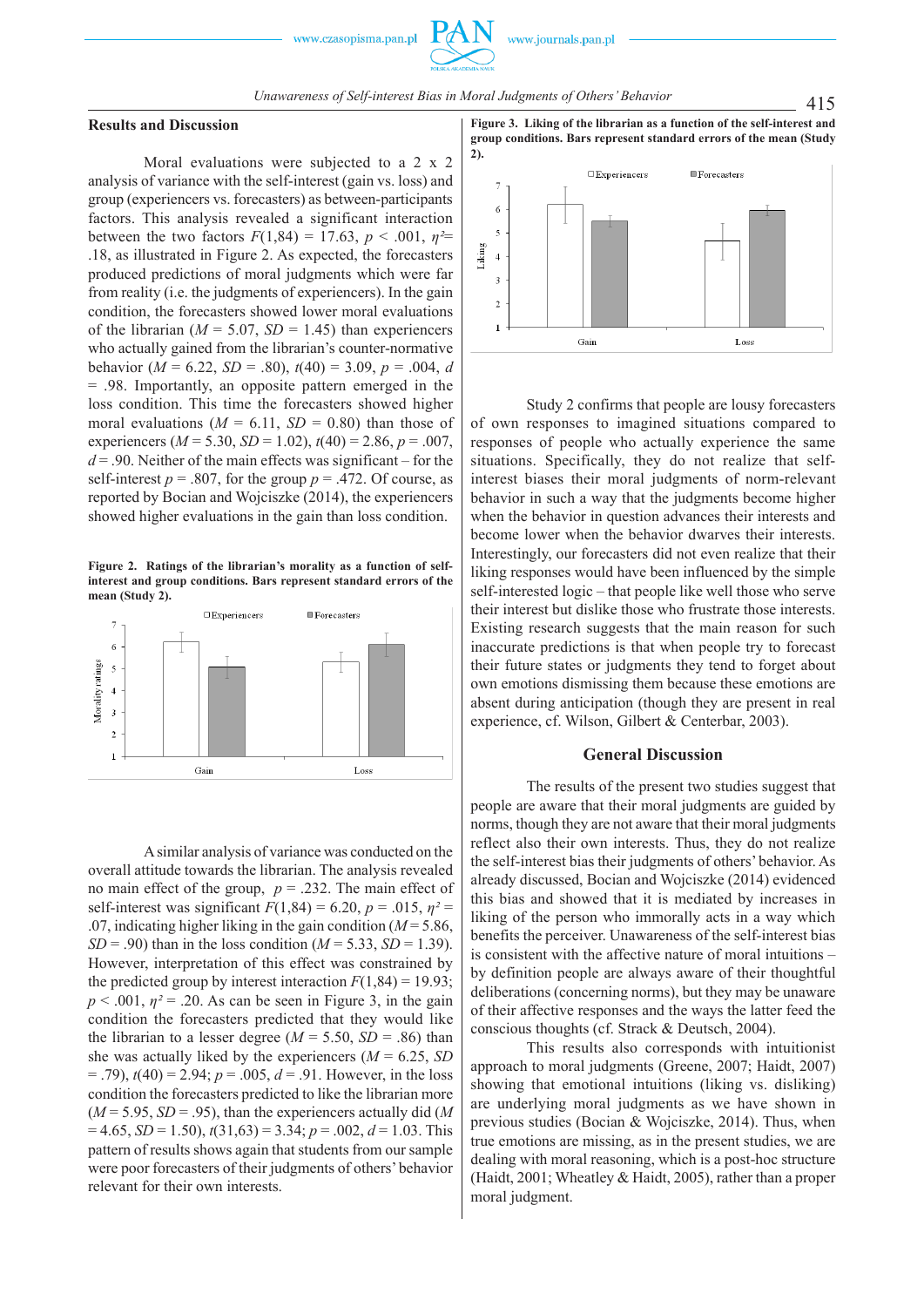

416 *Konrad Bocian, Bogdan Wojciszke*

Yet another issue emerging from the present studies concerns the validity of methods used to study moral judgments. From the venerable Heinz-type dilemmas studied by Kohlberg (1984) to classical trolley-type dilemmas studied to discern between deontological and utilitarian inclinations in moral decision making (Conway & Gawronski, 2013) psychologists require from their participants making moral judgments of imaginary behavior of others. Although this dilemma methodology provided many insights into moral judgments, the present results clearly suggest some limitations of this methodology. The validity of such methods seems to be constrained to the operation of rational contributions to moral judgments. Imaginary dilemmas are not useful to study automatic (affective and associative) operations because people are not aware of them and, therefore, cannot take them into account when forecasting their moral judgments. Studying judgments of real behaviors that concern the perceivers personally seems to be a more fruitful method to study these phenomena. However, this assumption needs to be investigated more precisely.

The current research brings evidence that moral judgment is guided by self-interest, but this mechanism is oblivious for people. Thus, it contributes to a growing body of research on intuitionist approach to moral judgments (Greene, 2007; Haidt, 2007), moral hypocrisy (Batson, Thompson, Seuferling, Whitney & Strongman, 1999; Valdesolo & DeSteno, 2007; 2008), cheating (Mazar, Amir & Ariely, 2008; Shu, Gino & Bazerman, 2011) and ethical actions of business leaders (Hoogervorst, De Cremer & van Dijke, 2010). Furthermore, as mentioned at the outset, Bocian and Wojciszke (2014) showed that perceiver's interests biased the moral recognition of other's immoral actions, and the present findings suggest that people are absolutely unaware that self-interest distorts their moral judgments. This underlines importance of emotions and personal concerns when it comes to research on moral opinions. It seems that only when we get real emotions involved, we are capable to capture the true nature of moral judgment since people make moral judgments instantly and really fast: within 200 to 250 milliseconds (Van Berkum, Holleman, Nieuwland, Otten & Murre, 2009).

We believe that self-interest bias, which is opaque for people committing the bias, can be reduced by accountability (Lerner& Tetlock, 1999), self-awareness (Wicklund, 1975; Batson, Kobrynowicz, Dinnerstein, Kampf, andWilson), primes of social control such as a pictureof human eyes (Bateson, Nettle& Roberts, 2006) and probably by raising people awareness about the selfinterest bias and its underlying mechanism. These actions could help us with creating environments more conducive to moral behavior in everyday life.

#### **References**

- Abele, A., & Wojciszke, B. (2014). Communal and Agentic Content in Social Cognition: A Dual Perspective Model. Article in press in *Advances in Experimental Social Psychology, Vol.50,* 195-255.
- Bateson, M., Nettle, D., & Roberts, G. (2006). Cues of being watched enhance cooperation in a real-world setting. *Biology Letters, 2*, 412–414.
- Batson, C. D., Kobrynowicz, D., Dinnerstein, J. L., Kampf, H. C., & Wilson, A. D. (1997). In a very different voice: Unmasking moral hypocrisy. *Journal of Personality and Social Psychology, 72*, 1335– 1348.
- Batson, C. D., Thompson, E. R., Seuferling, G., Whitney, H., & Strongman, J. A. (1999). Moral hypocrisy: Appearing moral to oneself without being so. *Journal of Personality and Social Psychology, 77*, 525-537.
- Bocian, K., & Wojciszke, B. (2014). Self-Interest Bias in Moral Judgments of Others' Actions. *Personality and Social Psychology Bulletin*, *Vol. 40(7),* 898– 909.
- Conway, P., & Gawronski, B. (2013). Deontological and utilitarian inclinations in moral decision making: A process dissociation approach. *Journal of Personality and Social Psychology, 104*, 216- 235.
- Epley, N., & Caruso, E. M. (2004). Egocentric ethics. *Social Justice Research, 17*, 171-187.
- Greene, J. D. (2007). Why are VMPFC patients more utilitarian? A dual process theory of moral judgment explains. *Trends in Cognitive Science, 11*, 322-323.
- Haidt, J., & Kesebir, S. (2010). Morality. W: S., Fiske,& D. Gilbert (red.) *Handbook of Social Psychology, 5th Edition.* ( 797 – 832) Hobeken, NJ: Wiley.
- Haidt, J. (2007). The new synthesis in moral psychology. *Science, 316*, 998-1002.
- Haidt, J. (2001). The emotional dog and its rational tail: A social intuitionist approach to moral judgment. *Psychological Review, 108*, 814-834.
- Hamlin, J. K., Wynn, K.,& Bloom, P. (2007). Social evaluation by preverbal infants. *Nature, 450*, 557-559.
- Hamlin, J.K., Wynn, K.,& Bloom, P. (2010). Three-month-old infants show a negativity bias in social evaluation. *Developmental Science, 13,*  923-929.
- Hoogervoorst, N., De Cremer, D. & Dijke, M. H. van (2010). Why Leaders Not Always Disapprove of Unethical Follower Behavior: It depends on the leader's self-interest and accountability. *Journal of Business Ethics, 95*, 29-41.
- Kohlberg, L. (1984). *The psychology of moral development: Moral stages and the idea of justice.* San Francisco: Harper Row.
- Leach, C. W., Bilali, R., & Pagliaro, S. (2013). Groups and morality. In J. Simpson & J. F. Dovidio (Eds.). *APA Handbook of Personality and Social Psychology, Vol. 2: Interpersonal Relationships and Group Processes.* Washington, DC: American Psychological Association.
- Lerner, J. S., Tetlock, P. E. (1999). Accounting for the effects of accountability. *Psychological Bulletin, 125*, 255-275.
- Mazar, N., Amir, O., & Ariely, D. (2008). The dishonesty of honest people: A theory of self-concept maintenance. *Journal of Marketing Research, 45*, 633–644.
- Parzuchowski, M., Wojciszke, B. (2014). Hand over Heart Primes Moral Judgments and Behavior. *Journal of Nonverbal Behavior, 38*, 145- 165.
- Shu, L. L., Gino, F., & Bazerman, M. H. (2011). Dishonest deed, clear conscience: When cheating leads to moral disengagement and motivated forgetting. *Personality and Social Psychology Bulletin, 37*, 330-349.
- Strack, F., Deutsch, R. (2004). Reflective and impulsive determinants of social behavior. *Personality and Social Psychology Review, 8*, 220- 247.
- Thomson, J. J. (1990). *The realm of rights*. Cambridge MA: Harvard University Press.
- Valdesolo, P. & DeSteno, D. (2007). Moral hypocrisy: Social groups and the flexibility of virtue. *Psychological Science, 18*, 689-690.
- Valdesolo, P., & DeSteno, D. (2008). The Duality of Virtue: Deconstructing the Moral Hypocrite. *Journal of Experimental Social Psychology, 44*, 1334-1338.
- Van Berkum, J. J. A., Holleman, B., Nieuwland, M. Otten, M., & Murre, J. (2009). Right or wrong? The brain's fast response to morally objectionable statements. *Psychological Science, 20*, 1092-1099.
- Van den Bos, K. (2003). On the subjective quality of social justice: The role of affect as information in the psychology of justice judgments. *Journal of Personality and Social Psychology, 85*, 482-498.
- Wheatley, T., & Haidt, J. (2005). Hypnotically induced disgust makes moral judgments more severe. *Psychological Science, 16*, 780-784.
- Wicklund, R. A. (1975). Objective self-awareness. In L. Berkowitz (Ed.), *Advances in Experimental Social Psychology* (Vol. 8, pp. 233-275). New York: Academic Press.